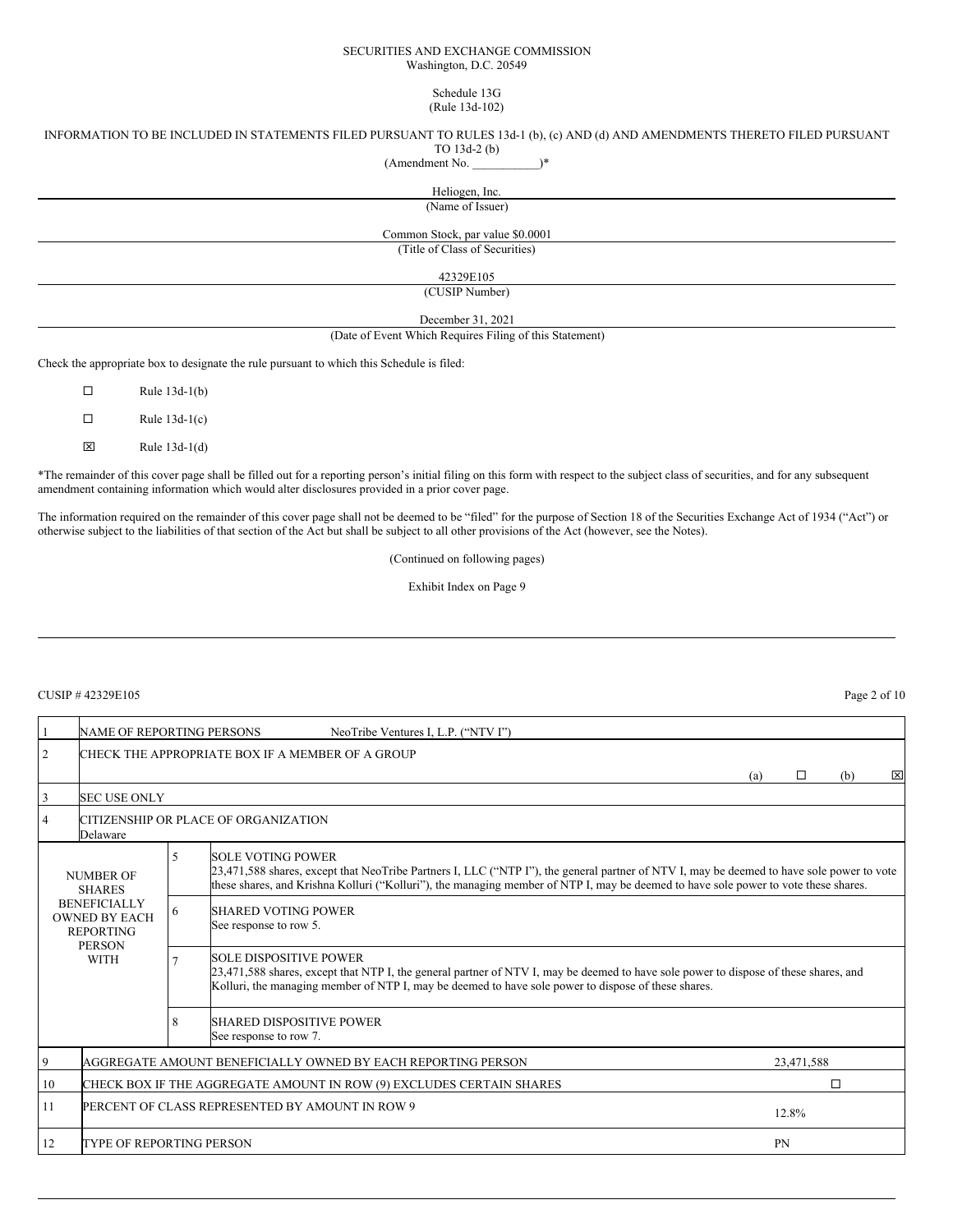|                              | <b>NAME OF REPORTING PERSONS</b>                                          |                                                                                                                                                                                                                                                                           | NeoTribe Associates I, L.P. ("NTA I")                                                                                                                                                                                                                                                                     |  |  |     |   |
|------------------------------|---------------------------------------------------------------------------|---------------------------------------------------------------------------------------------------------------------------------------------------------------------------------------------------------------------------------------------------------------------------|-----------------------------------------------------------------------------------------------------------------------------------------------------------------------------------------------------------------------------------------------------------------------------------------------------------|--|--|-----|---|
| 2                            | CHECK THE APPROPRIATE BOX IF A MEMBER OF A GROUP                          |                                                                                                                                                                                                                                                                           |                                                                                                                                                                                                                                                                                                           |  |  | (b) | ⊠ |
| 3                            | <b>SEC USE ONLY</b>                                                       |                                                                                                                                                                                                                                                                           |                                                                                                                                                                                                                                                                                                           |  |  |     |   |
| 4                            | Delaware                                                                  |                                                                                                                                                                                                                                                                           | CITIZENSHIP OR PLACE OF ORGANIZATION                                                                                                                                                                                                                                                                      |  |  |     |   |
| NUMBER OF<br><b>SHARES</b>   |                                                                           | 5                                                                                                                                                                                                                                                                         | <b>SOLE VOTING POWER</b><br>945,742 shares, except that NeoTribe Partners I, LLC ("NTP I"), the general partner of NTA I, may be deemed to have sole power to vote<br>these shares, and Krishna Kolluri ("Kolluri"), the managing member of NTP I, may be deemed to have sole power to vote these shares. |  |  |     |   |
|                              | <b>BENEFICIALLY</b><br><b>OWNED BY EACH</b><br><b>REPORTING</b>           | 6                                                                                                                                                                                                                                                                         | <b>SHARED VOTING POWER</b><br>See response to row 5.                                                                                                                                                                                                                                                      |  |  |     |   |
| <b>PERSON</b><br><b>WITH</b> | $\overline{7}$                                                            | <b>SOLE DISPOSITIVE POWER</b><br>945,742 shares, except that NTP I, the general partner of NTA I, may be deemed to have sole power to dispose of these shares, and Kolluri,<br>the managing member of NTP I, may be deemed to have sole power to dispose of these shares. |                                                                                                                                                                                                                                                                                                           |  |  |     |   |
|                              |                                                                           | 8                                                                                                                                                                                                                                                                         | <b>SHARED DISPOSITIVE POWER</b><br>See response to row 7.                                                                                                                                                                                                                                                 |  |  |     |   |
| $\overline{9}$               | AGGREGATE AMOUNT BENEFICIALLY OWNED BY EACH REPORTING PERSON<br>945,742   |                                                                                                                                                                                                                                                                           |                                                                                                                                                                                                                                                                                                           |  |  |     |   |
| 10                           | П<br>CHECK BOX IF THE AGGREGATE AMOUNT IN ROW (9) EXCLUDES CERTAIN SHARES |                                                                                                                                                                                                                                                                           |                                                                                                                                                                                                                                                                                                           |  |  |     |   |
| 11                           | PERCENT OF CLASS REPRESENTED BY AMOUNT IN ROW 9<br>$0.5\%$                |                                                                                                                                                                                                                                                                           |                                                                                                                                                                                                                                                                                                           |  |  |     |   |
| 12                           | <b>TYPE OF REPORTING PERSON</b><br>PN                                     |                                                                                                                                                                                                                                                                           |                                                                                                                                                                                                                                                                                                           |  |  |     |   |

## $CUSIP$  # 42329E105 Page 4 of 10

|                                                                                                                               | <b>NAME OF REPORTING PERSONS</b>                                           |                                                           | NeoTribe Partners I, LLC ("NTP I")                                                                                                                                                                                                                                                                                                                                                                                                |  |   |     |              |  |
|-------------------------------------------------------------------------------------------------------------------------------|----------------------------------------------------------------------------|-----------------------------------------------------------|-----------------------------------------------------------------------------------------------------------------------------------------------------------------------------------------------------------------------------------------------------------------------------------------------------------------------------------------------------------------------------------------------------------------------------------|--|---|-----|--------------|--|
| 2                                                                                                                             | CHECK THE APPROPRIATE BOX IF A MEMBER OF A GROUP                           |                                                           |                                                                                                                                                                                                                                                                                                                                                                                                                                   |  | □ | (b) | $\mathbf{x}$ |  |
|                                                                                                                               | <b>SEC USE ONLY</b>                                                        |                                                           |                                                                                                                                                                                                                                                                                                                                                                                                                                   |  |   |     |              |  |
|                                                                                                                               | Delaware                                                                   |                                                           | CITIZENSHIP OR PLACE OF ORGANIZATION                                                                                                                                                                                                                                                                                                                                                                                              |  |   |     |              |  |
| NUMBER OF<br><b>SHARES</b><br><b>BENEFICIALLY</b><br><b>OWNED BY EACH</b><br><b>REPORTING</b><br><b>PERSON</b><br><b>WITH</b> |                                                                            | 5                                                         | <b>SOLE VOTING POWER</b><br>24,417,330 shares, of which 23,471,588 shares are directly owned by NeoTribe Ventures I, L.P. ("NTV I") and 945,742 shares are directly<br>owned by NeoTribe Associates I, L.P. ("NTA I"). NTP I, the general partner of NTV I and NTA I, may be deemed to have sole power to<br>vote these shares, and Kolluri, the managing member of NTP I, may be deemed to have sole power to vote these shares. |  |   |     |              |  |
|                                                                                                                               |                                                                            | <b>SHARED VOTING POWER</b><br>6<br>See response to row 5. |                                                                                                                                                                                                                                                                                                                                                                                                                                   |  |   |     |              |  |
|                                                                                                                               |                                                                            |                                                           | <b>SOLE DISPOSITIVE POWER</b><br>24,417,330 shares, of which 23,471,588 shares are directly owned by NTV I and 945,742 shares are directly owned by NTA I. NTP I, the<br>general partner of NTV I and NTA I, may be deemed to have sole power to dispose of these shares, and Kolluri, the managing member of<br>NTP I, may be deemed to have sole power to dispose of these shares.                                              |  |   |     |              |  |
|                                                                                                                               |                                                                            | 8                                                         | <b>SHARED DISPOSITIVE POWER</b><br>See response to row 7.                                                                                                                                                                                                                                                                                                                                                                         |  |   |     |              |  |
| 9                                                                                                                             | AGGREGATE AMOUNT BENEFICIALLY OWNED BY EACH REPORTING PERSON<br>24,417,330 |                                                           |                                                                                                                                                                                                                                                                                                                                                                                                                                   |  |   |     |              |  |
| 10                                                                                                                            | П<br>CHECK BOX IF THE AGGREGATE AMOUNT IN ROW (9) EXCLUDES CERTAIN SHARES  |                                                           |                                                                                                                                                                                                                                                                                                                                                                                                                                   |  |   |     |              |  |
| 11                                                                                                                            | 13.3%<br><b>PERCENT OF CLASS REPRESENTED BY AMOUNT IN ROW 9</b>            |                                                           |                                                                                                                                                                                                                                                                                                                                                                                                                                   |  |   |     |              |  |
| 12                                                                                                                            | <b>TYPE OF REPORTING PERSON</b><br>$_{\rm OO}$                             |                                                           |                                                                                                                                                                                                                                                                                                                                                                                                                                   |  |   |     |              |  |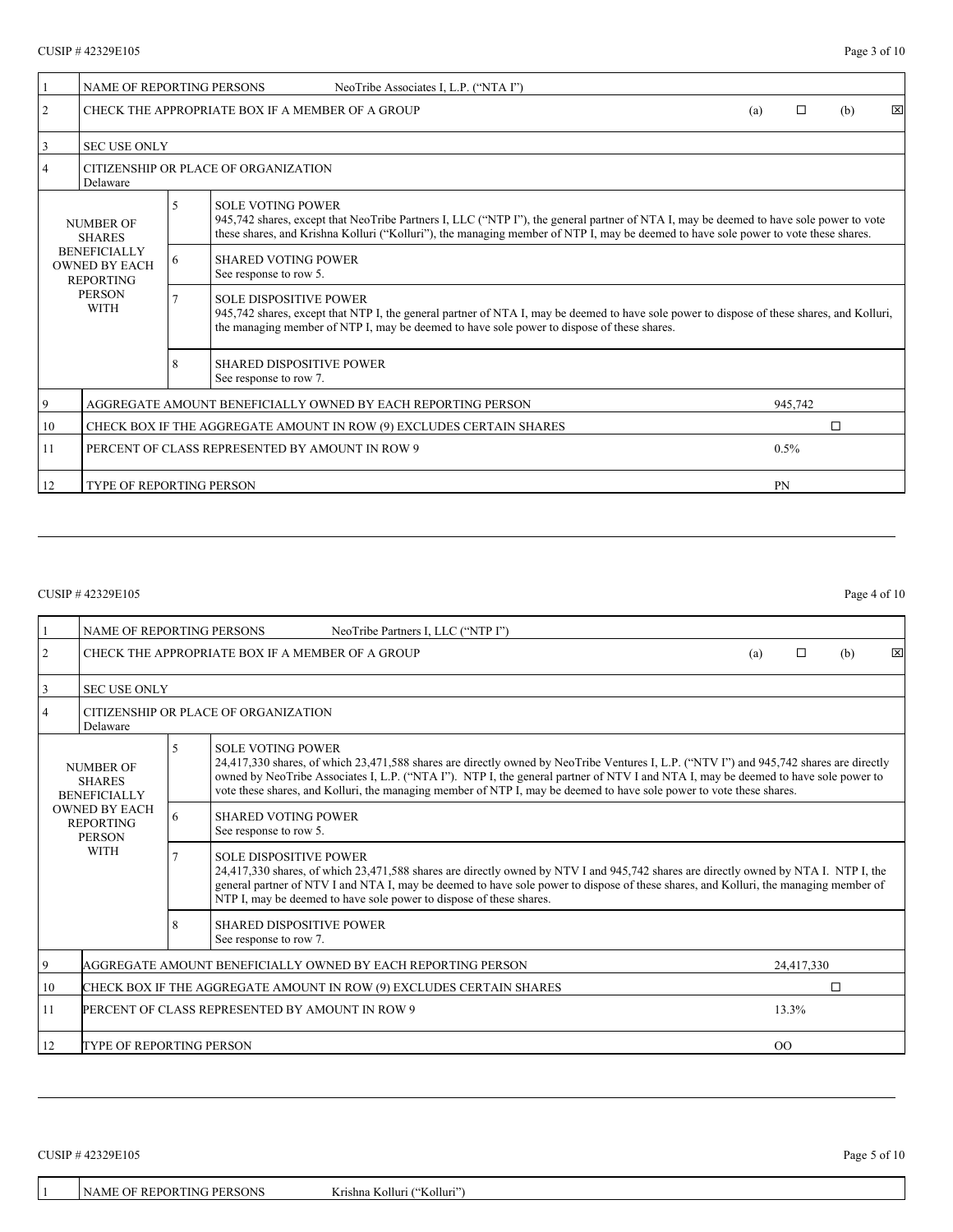| $\overline{2}$                                                           | CHECK THE APPROPRIATE BOX IF A MEMBER OF A GROUP                           |                                                                                                                                                                                                                                                                                                                                 |                                                                                                                                                                                                                                                                                                                                                                                                                 | (a) | п | (b) | ⊠ |
|--------------------------------------------------------------------------|----------------------------------------------------------------------------|---------------------------------------------------------------------------------------------------------------------------------------------------------------------------------------------------------------------------------------------------------------------------------------------------------------------------------|-----------------------------------------------------------------------------------------------------------------------------------------------------------------------------------------------------------------------------------------------------------------------------------------------------------------------------------------------------------------------------------------------------------------|-----|---|-----|---|
| 3                                                                        | <b>SEC USE ONLY</b>                                                        |                                                                                                                                                                                                                                                                                                                                 |                                                                                                                                                                                                                                                                                                                                                                                                                 |     |   |     |   |
| 4                                                                        | CITIZENSHIP OR PLACE OF ORGANIZATION<br><b>United States</b>               |                                                                                                                                                                                                                                                                                                                                 |                                                                                                                                                                                                                                                                                                                                                                                                                 |     |   |     |   |
| <b>NUMBER OF</b><br><b>SHARES</b><br><b>BENEFICIALLY</b>                 |                                                                            | 5                                                                                                                                                                                                                                                                                                                               | <b>SOLE VOTING POWER</b><br>24,417,330 shares, of which 23,471,588 shares are directly owned by NeoTribe Ventures I, L.P. ("NTV I") and 945,742 shares are directly<br>owned by NeoTribe Associates I, L.P. ("NTA I"). Kolluri is the managing member of NeoTribe Partners I, LLC ("NTP I"), which is the<br>general partner of NTV I and NTA I. Kolluri may be deemed to have sole power to vote these shares. |     |   |     |   |
| <b>OWNED BY EACH</b><br><b>REPORTING</b><br><b>PERSON</b><br><b>WITH</b> |                                                                            | 6                                                                                                                                                                                                                                                                                                                               | <b>SHARED VOTING POWER</b><br>See response to row 5.                                                                                                                                                                                                                                                                                                                                                            |     |   |     |   |
|                                                                          |                                                                            | <b>SOLE DISPOSITIVE POWER</b><br>24,417,330 shares, of which 23,471,588 shares are directly owned by NTV I and 945,742 shares are directly owned by NTA I. Kolluri is<br>the managing member of NTP I, which is the general partner of NTV I and NTA I. Kolluri may be deemed to have sole power to dispose of<br>these shares. |                                                                                                                                                                                                                                                                                                                                                                                                                 |     |   |     |   |
|                                                                          |                                                                            | 8                                                                                                                                                                                                                                                                                                                               | <b>SHARED DISPOSITIVE POWER</b><br>See response to row 7.                                                                                                                                                                                                                                                                                                                                                       |     |   |     |   |
|                                                                          | AGGREGATE AMOUNT BENEFICIALLY OWNED BY EACH REPORTING PERSON<br>24,417,330 |                                                                                                                                                                                                                                                                                                                                 |                                                                                                                                                                                                                                                                                                                                                                                                                 |     |   |     |   |
| 10                                                                       | CHECK BOX IF THE AGGREGATE AMOUNT IN ROW (9) EXCLUDES CERTAIN SHARES       |                                                                                                                                                                                                                                                                                                                                 | п                                                                                                                                                                                                                                                                                                                                                                                                               |     |   |     |   |
| 11                                                                       | PERCENT OF CLASS REPRESENTED BY AMOUNT IN ROW 9<br>13.3%                   |                                                                                                                                                                                                                                                                                                                                 |                                                                                                                                                                                                                                                                                                                                                                                                                 |     |   |     |   |
| 12                                                                       | TYPE OF REPORTING PERSON<br>IN                                             |                                                                                                                                                                                                                                                                                                                                 |                                                                                                                                                                                                                                                                                                                                                                                                                 |     |   |     |   |

# CUSIP # 42329E105 Page 6 of 10

#### ITEM 1(A). NAME OF ISSUER

Heliogen, Inc. (the "Issuer")

## ITEM 1(B). ADDRESS OF ISSUER'S PRINCIPAL EXECUTIVE OFFICES

130 W Union St. Pasadena, CA 91103

## ITEM 2(A). NAME OF PERSONS FILING

This Schedule is filed by NeoTribe Ventures I, L.P., a Delaware limited partnership ("NTV I"), NeoTribe Associates I, L.P., a Delaware limited partnership ("NTA I"), NeoTribe Partners I, LLC, a Delaware limited liability company ("NTP I"), and Krishna Kolluri ("Kolluri"). The foregoing entities and individuals are collectively referred to as the "Reporting Persons."

## ITEM 2(B). ADDRESS OF PRINCIPAL OFFICE

The address for each of the Reporting Persons is:

c/o NeoTribe Management Company, LLC 2744 Sand Hill Rd, #150 Menlo Park, CA 94205

ITEM 2(C). CITIZENSHIP

See Row 4 of cover page for each Reporting Person.

ITEM 2(D). TITLE OF CLASS OF SECURITIES

Common Stock, par value \$0.0001

ITEM 2(E) CUSIP NUMBER

42329E105

# ITEM 3. IF THIS STATEMENT IS FILED PURSUANT TO RULE 13D-1(B), OR 13D-2(B) OR (C), CHECK WHETHER THE PERSON FILING IS A: Not applicable.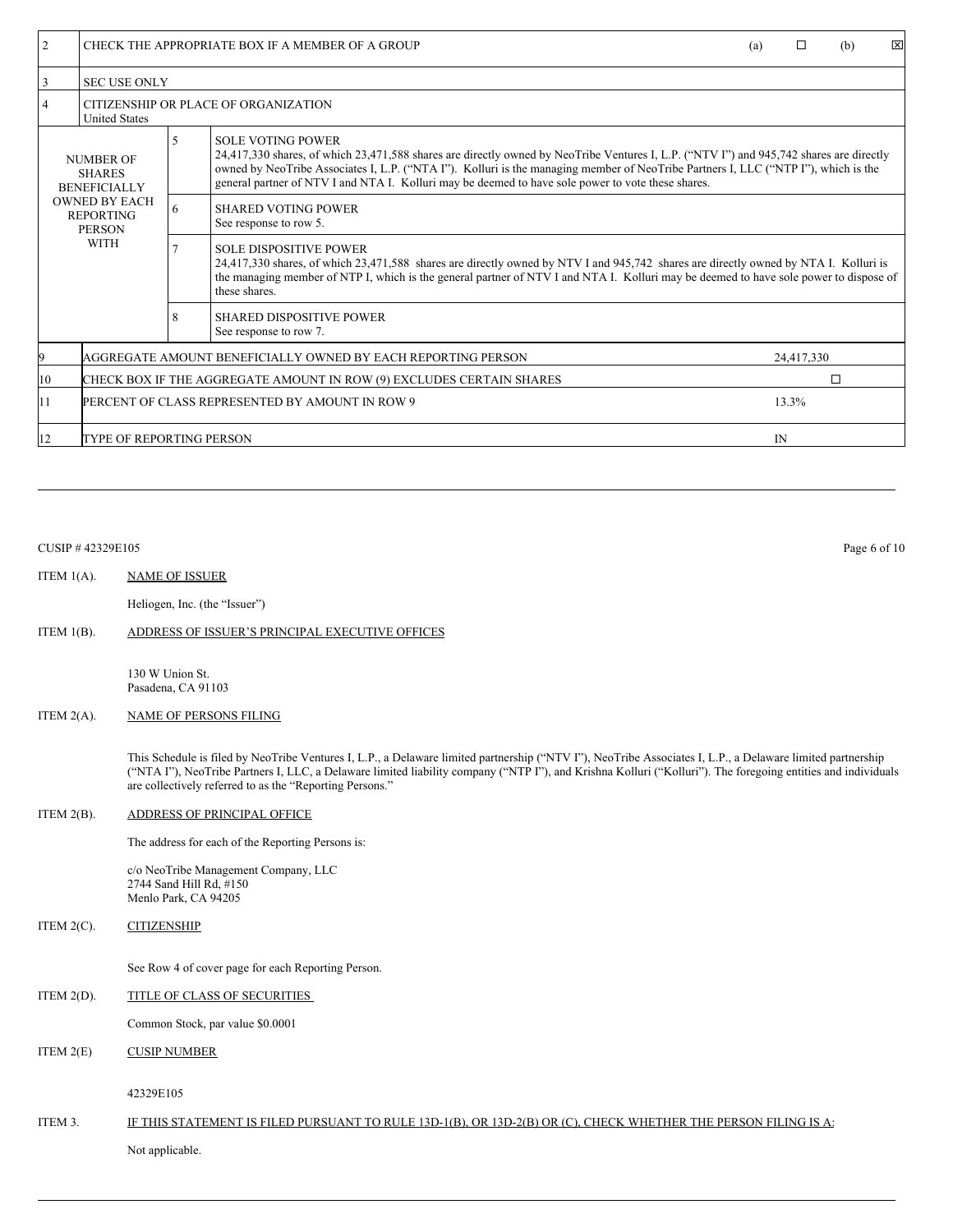# ITEM 4. OWNERSHIP

The following information with respect to the ownership of the Common Stock of the Issuer by the persons filing this Statement is provided as of December 31, 2021:

#### (a) Amount beneficially owned:

See Row 9 of cover page for each Reporting Person.

(b) Percent of Class:

See Row 11 of cover page for each Reporting Person.

- (c) Number of shares as to which such person has:
	- (i) Sole power to vote or to direct the vote

See Row 5 of cover page for each Reporting Person.

(ii) Shared power to vote or to direct the vote

See Row 6 of cover page for each Reporting Person.

(iii) Sole power to dispose or to direct the disposition of

See Row 7 of cover page for each Reporting Person.

(iv) Shared power to dispose or to direct the disposition of:

See Row 8 of cover page for each Reporting Person.

# ITEM 5. OWNERSHIP OF FIVE PERCENT OR LESS OF A CLASS

Not applicable.

#### ITEM 6. OWNERSHIP OF MORE THAN FIVE PERCENT ON BEHALF OF ANOTHER PERSON.

Under certain circumstances set forth in the limited partnership agreements of NTV I and NTA I and the limited liability company agreement of NTP I, the partners or members, as the case may be, of each of such entities may be deemed to have the right to receive dividends from, or the proceeds from the sale of, shares of the Issuer directly or indirectly owned by each such entity of which they are a partner or member.

ITEM 7. IDENTIFICATION AND CLASSIFICATION OF THE SUBSIDIARY WHICH ACQUIRED THE SECURITY BEING REPORTED ON BY THE PARENT HOLDING COMPANY

Not applicable.

ITEM 8. **IDENTIFICATION AND CLASSIFICATION OF MEMBERS OF THE GROUP.** 

Not applicable

ITEM 9. NOTICE OF DISSOLUTION OF GROUP.

Not applicable

ITEM 10. CERTIFICATION.

Not applicable

 $\text{CUSIP } \# \, 42329 \text{E105}$  Page 8 of 10

## SIGNATURES

After reasonable inquiry and to the best of my knowledge and belief, I certify that the information set forth in this statement is true, complete and correct.

Date: February 14, 2022

NEOTRIBE VENTURES I, L.P.

- By: NEOTRIBE PARTNERS I, LLC Its: General Partner
- By:
- /s/ Krishna Kolluri Name: Krishna Kolluri
- Title: Managing Member